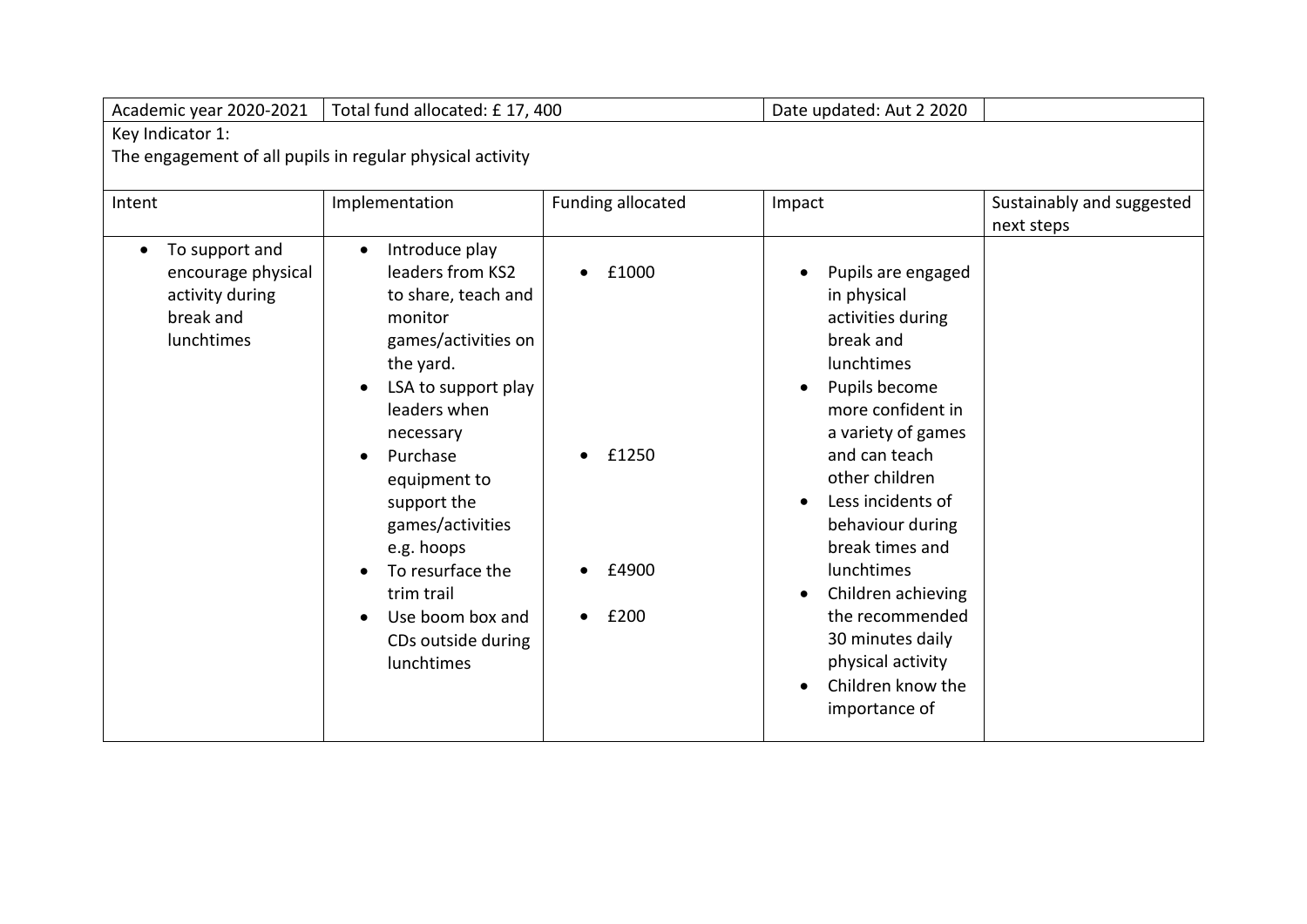| To provide<br>opportunities for<br>all children at the<br>end of KS2 to be<br>able to swim 25<br>metres. | All year 5 children<br>to attend<br>swimming lessons,<br>alongside several<br>year 6 children,<br>who can't swim 25<br>metres.                                                                                                          | £55 per lesson x 10<br>weeks = $£550$ | physical activity on<br>their mental health<br>By the end of Key<br>Stage, all children<br>will be able to<br>swim 25 metres.                                                                                                |                           |
|----------------------------------------------------------------------------------------------------------|-----------------------------------------------------------------------------------------------------------------------------------------------------------------------------------------------------------------------------------------|---------------------------------------|------------------------------------------------------------------------------------------------------------------------------------------------------------------------------------------------------------------------------|---------------------------|
| Key indicator 2:                                                                                         |                                                                                                                                                                                                                                         |                                       |                                                                                                                                                                                                                              |                           |
|                                                                                                          | The profile of PESSPA being raised across the school as a tool for whole school improvement                                                                                                                                             |                                       |                                                                                                                                                                                                                              |                           |
| Intent                                                                                                   | Implementation                                                                                                                                                                                                                          | Funding allocated:                    | Impact                                                                                                                                                                                                                       | Sustainably and suggested |
|                                                                                                          |                                                                                                                                                                                                                                         |                                       |                                                                                                                                                                                                                              | next steps                |
| To embed physical<br>$\bullet$<br>activity throughout<br>day                                             | <b>Implement Active</b><br>$\bullet$<br><b>English and Active</b><br>Maths<br>All classes use<br>Activate and other<br>resources for<br>physical activities<br>throughout the<br>day<br>All classes<br>participate in the<br>daily mile | $\bullet$ £945                        | All children<br>$\bullet$<br>participate in the<br>daily 30 minutes<br>physical activity at<br>different times<br>during the day<br>Children<br>$\bullet$<br>understand the<br>importance of<br>regular physical<br>activity |                           |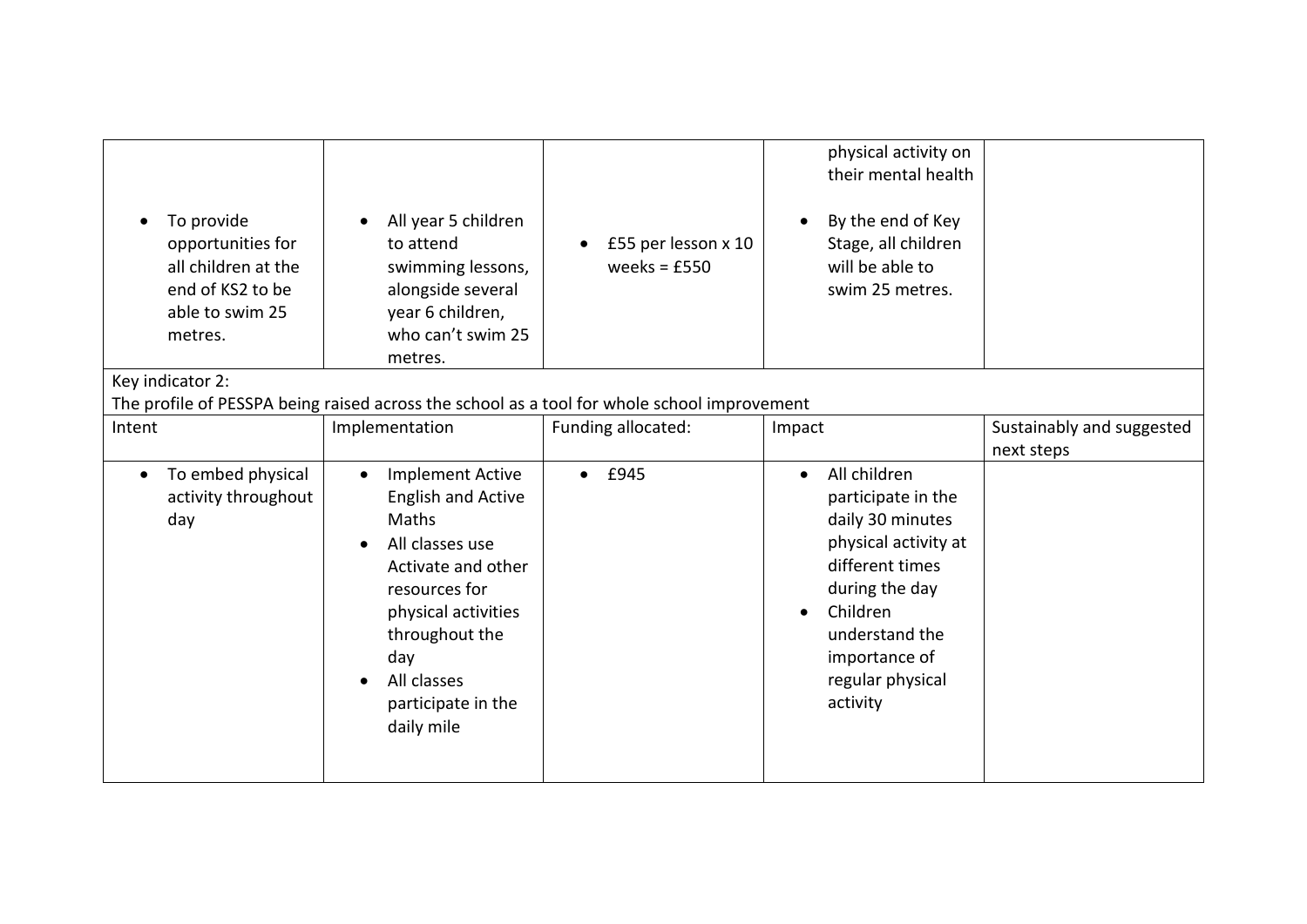| To celebrate<br>$\bullet$<br>sporting<br>achievements in<br>school                                            | All competitions<br>$\bullet$<br>are photographed<br>and shared with<br>the rest of the<br>school and on<br>Twitter<br>All sports<br>$\bullet$<br>occasions are<br>recorded and<br>shared with the<br>rest of the school<br>and on Twitter<br>A display board is<br>used solely for<br>sporting<br>achievements | Camera/ipad just<br>$\bullet$<br>for PE use £300 | The school<br>$\bullet$<br>community and<br>social media<br>witness the<br>sporting<br>achievements.<br>Raising the profile<br>of P.E.<br>From pupil voice,<br>pupils are proud of<br>their work or<br>participation being<br>shown to peers<br>and community |                                         |
|---------------------------------------------------------------------------------------------------------------|-----------------------------------------------------------------------------------------------------------------------------------------------------------------------------------------------------------------------------------------------------------------------------------------------------------------|--------------------------------------------------|---------------------------------------------------------------------------------------------------------------------------------------------------------------------------------------------------------------------------------------------------------------|-----------------------------------------|
| Key indicator 3:                                                                                              |                                                                                                                                                                                                                                                                                                                 |                                                  |                                                                                                                                                                                                                                                               |                                         |
|                                                                                                               | Increased confidence, knowledge and skills of all staff in teaching PE and sport                                                                                                                                                                                                                                |                                                  |                                                                                                                                                                                                                                                               |                                         |
| Intent                                                                                                        | Implementation                                                                                                                                                                                                                                                                                                  | Funding allocated:                               | Impact                                                                                                                                                                                                                                                        | Sustainably and suggested<br>next steps |
| To upskill staff in<br>$\bullet$<br>the teaching of PE<br>and sport to<br>improve progress<br>and achievement | Specialists from St.<br>Aidan's/St.<br>Anthony's to teach<br>lessons for<br>teachers to                                                                                                                                                                                                                         | £500<br>$\bullet$                                | Staff questionnaire<br>$\bullet$<br>shows that staff<br>are more confident<br>and an increase in<br>subject knowledge                                                                                                                                         |                                         |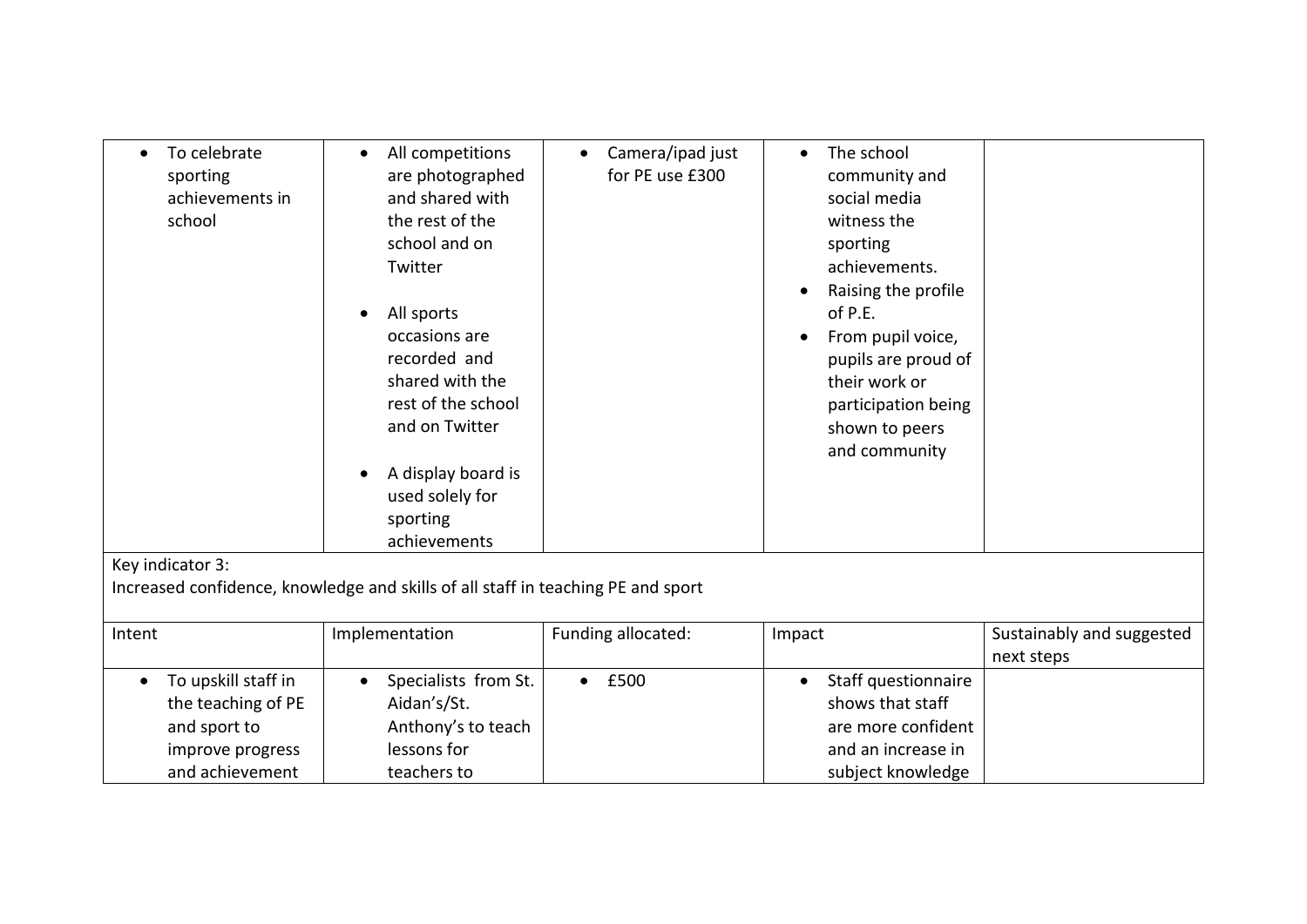| for all pupils.<br>Key indicator 4:                                                                                                                                                         | observe and<br>Hoopstarz teach<br>lessons and work<br>alongside teachers<br>to enhance and<br>extend current<br>opportunities.<br>PE conference for<br>PE lead to attend<br>to feedback to<br>staff and funding<br>for supply cover<br>Broader experience of a range of sports and activities offered to all pupils | £236<br>£250                           | when teaching P.E.<br>and sport<br>P.E. lessons<br>demonstrate<br>teachers applying<br>ideas or using the<br>resources from<br>CPD sessions.<br>P.E. lead<br>feedbacks ideas<br>and resources to<br>staff |                                         |
|---------------------------------------------------------------------------------------------------------------------------------------------------------------------------------------------|---------------------------------------------------------------------------------------------------------------------------------------------------------------------------------------------------------------------------------------------------------------------------------------------------------------------|----------------------------------------|-----------------------------------------------------------------------------------------------------------------------------------------------------------------------------------------------------------|-----------------------------------------|
| Intent                                                                                                                                                                                      | Implementation                                                                                                                                                                                                                                                                                                      | Funding allocated:                     | Impact                                                                                                                                                                                                    | Sustainably and suggested<br>next steps |
| To offer a wide<br>$\bullet$<br>range of sports and<br>activities, some<br>local, within and<br>outside the<br>curriculum in order<br>to get more<br>children involved<br>and engaged in PE | <b>Brazilian football</b><br>$\bullet$<br>taster session<br>Hoopstarz day,<br>blocks of lessons<br>and ASC for KS1<br>and KS2.<br>Fit4kids workshops<br>Judo session                                                                                                                                                | $£984 + (2x £492) =$<br>£1,968<br>£395 | Children take up<br>$\bullet$<br>After-School clubs<br>linked to these<br>sporting days.<br>Children join local<br>clubs following<br>sessions in school<br>and leaflets<br>handed out                    |                                         |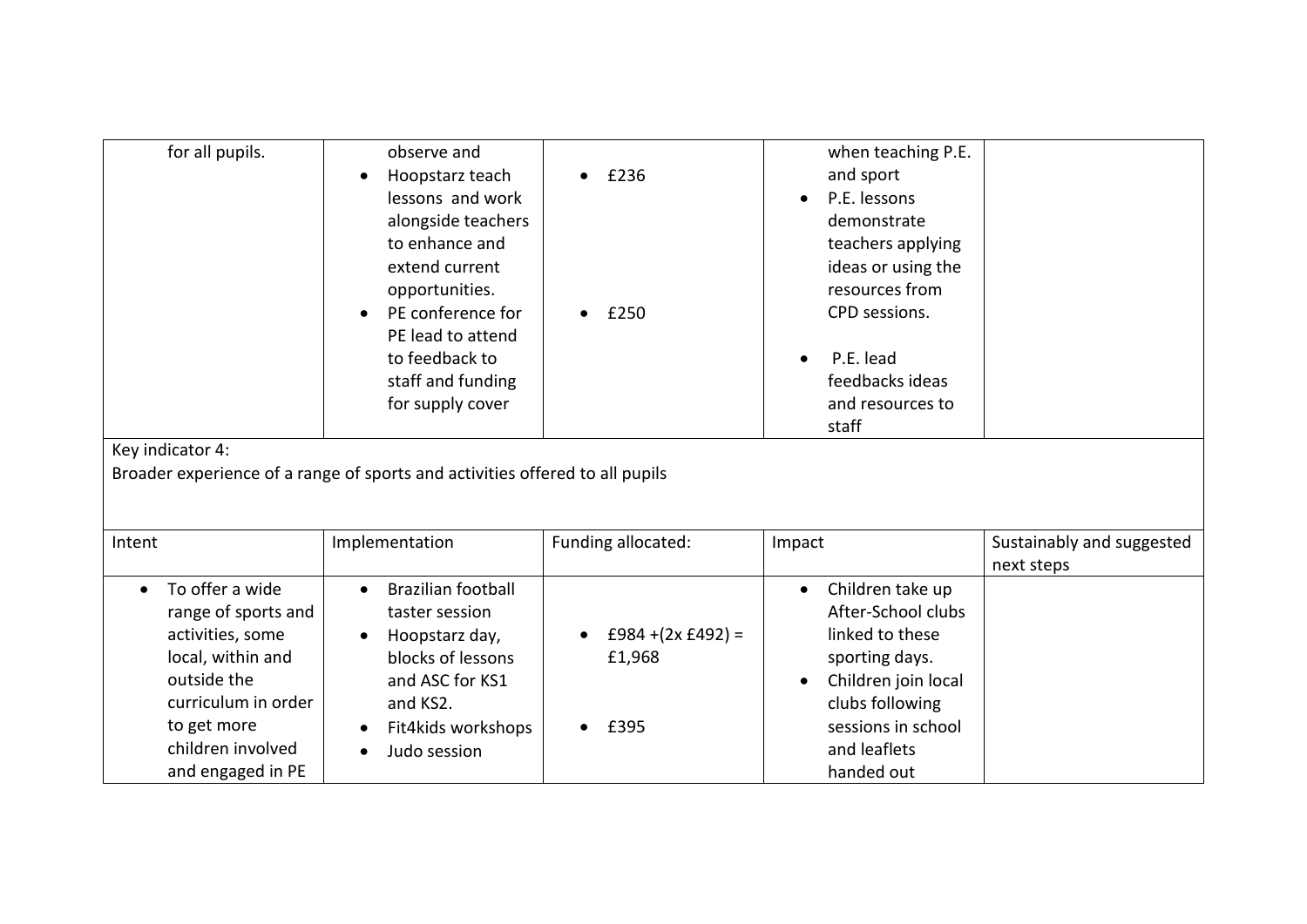| and sports                                                                 | Karate club<br>$\bullet$<br>Skiing day<br>$\bullet$                                                                                                                                                                                  | £100<br>$\bullet$                       | ASC are well<br>$\bullet$<br>attended                                                                                                                                  |
|----------------------------------------------------------------------------|--------------------------------------------------------------------------------------------------------------------------------------------------------------------------------------------------------------------------------------|-----------------------------------------|------------------------------------------------------------------------------------------------------------------------------------------------------------------------|
| To partner with<br>$\bullet$<br>other schools for<br>activities            | Take part in<br>$\bullet$<br>competitions with<br>other primary<br>schools, linked<br>with feeder<br>secondary schools<br>and other<br>competitions e.g.<br>hockey and tennis<br>Visit from coaches<br>$\bullet$<br>for competitions | £ 500                                   | More children<br>$\bullet$<br>experience a wider<br>range of sports and<br>physical activity<br>Children socialise<br>$\bullet$<br>with children from<br>other schools |
| To offer a range of<br>$\bullet$<br>after school clubs<br>for all children | All children are<br>$\bullet$<br>given the<br>opportunity to<br>attend ASC<br>ASC are varied<br>$\bullet$<br>each term e.g.<br>karate, Hoopstarz,<br>Football training<br>$\bullet$                                                  | £1021<br>$\bullet$<br>£525<br>$\bullet$ | ASC are well<br>$\bullet$<br>attended<br>Children are more<br>$\bullet$<br>active                                                                                      |